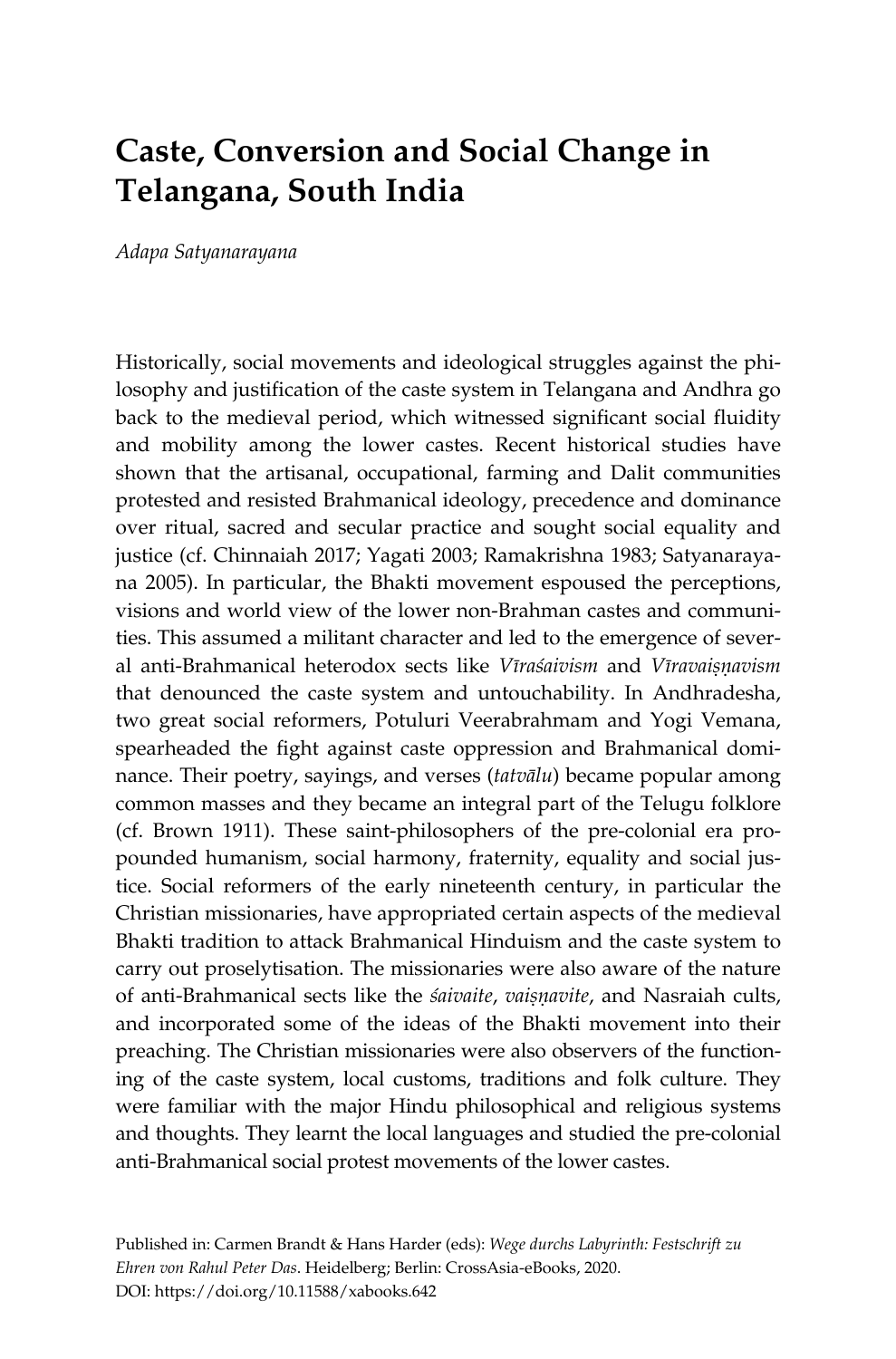#### **Conversion as Empowerment**

The natural causes and consequences of religious conversions have been contentious issues of the social history of modern India. Divergent and conflicting views, perspectives and interpretations have been presented by scholars. I will focus on the Gandhian and Ambedkarite perspectives, as they represented two opposite positions vis-à-vis religious conversion in modern India.

Through his writings in the journals *Young India* and *Harijan* in the 1920s and 1930s Gandhi expressed his views on conversion. Since Gandhi called himself a "Sanātanī Hindu" and also believed in the *varņāśrama dharma*, he opposed religious conversions. He wrote, "[i]t is impossible for me to reconcile myself to the idea of conversion after the style that goes on in India and elsewhere today. Why should a Christian want to convert a Hindu to Christianity?" (Gandhi 1976: 327). Gandhi opined that conversion denationalises an Indian because a convert imitates Europeans. He remarked, "I see many Christian Indians almost ashamed of their birth, certainly of their ancestral religion, and of their ancestral dress. The aping of Europeans by Anglo-Indians is bad enough, but the aping of them by Indian converts is a violence done to their country [...]" (Gandhi 1976: 91ff.). He maintained that through material incentives, humanitarian work, etc., the missionaries resorted to conversion and their activities were meant to destabilise and undermine Hinduism. Gandhi described missionaries as vendors of goods with no spiritual merit/worth but possessing material goods which they promise to those who will come to their fold. He opined that Western Christianity "does not represent the spirit of God or Christianity but the spirit of Satan. And Satan's successes are the greatest when appears with the name of God on his lips" (Gandhi 1976: 235f.). Therefore, he declared that "[i]f I had the power and could legislate, I should stop all proselytizing" (as quoted in Sahadeo 2011: 138). Mahatma Gandhi's views on the activities of Christian missionaries do not provide any subjectivity and discretion to individuals and suggest that converts have no choice of their own.

The Gandhian perspective suggests that the lower castes/communities accepted Christianity in 'cow-like' obedience. It also intimidates that converts were mainly attracted to the new religion by material incentives and that by converting to Christianity they were denationalised. But, as we shall see below, some of Gandhi's formulations are not supported by the experiences of Telugu Christians. On the basis of available evidence, it could be found that the lower castes in Andhra and Telangana have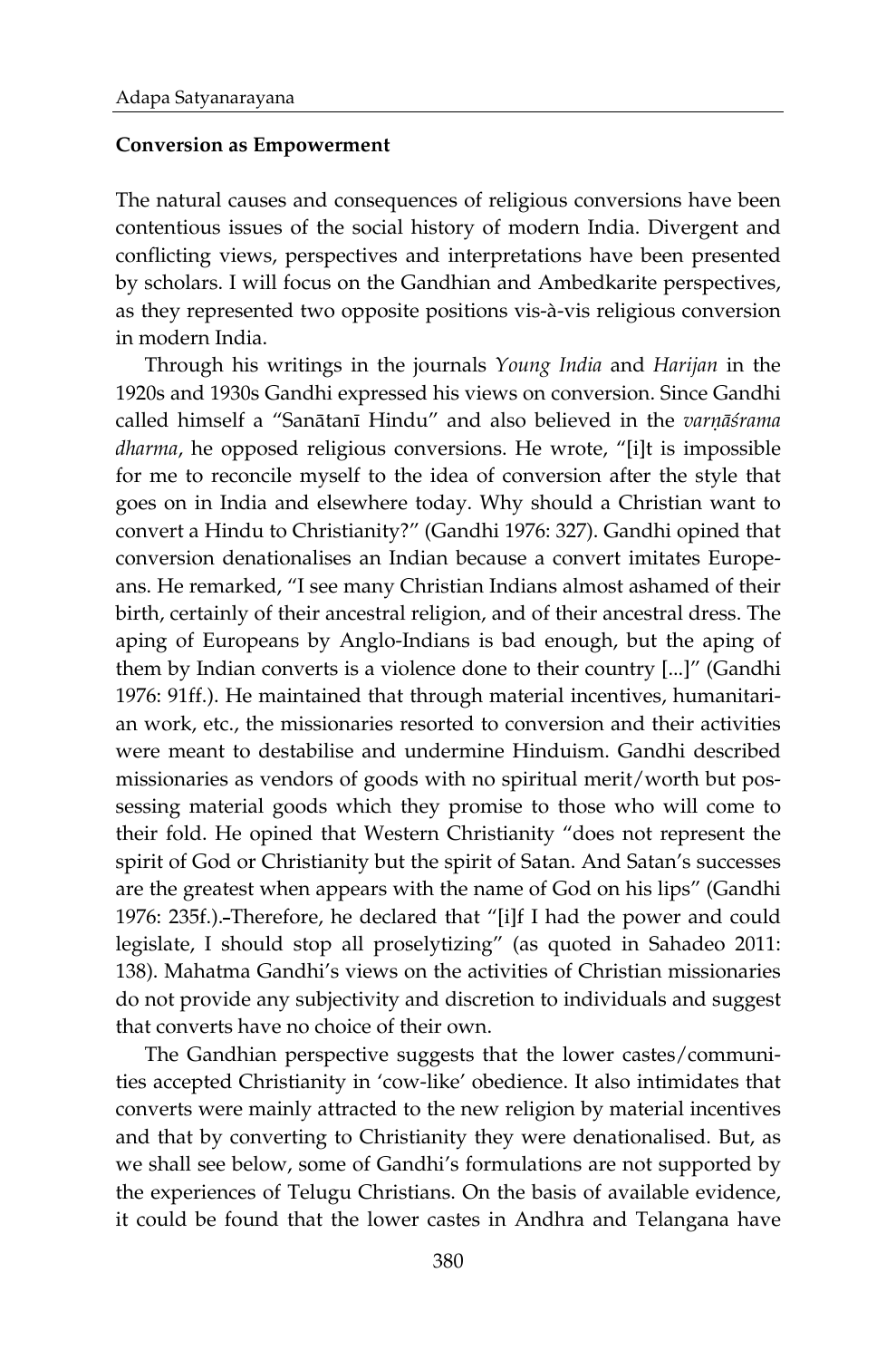voluntarily, consciously and deliberately moved away from one set of religious symbolism to another. They perceived Christianity as an egalitarian religion and hence suitable for their situation.

Contrary to Gandhi, Ambedkar took a more balanced and positive attitude and analysed conversion movements by Dalits as a process of empowerment and emancipation. He reasoned that there are two aspects of conversion: social as well as religious, i.e. material as well as spiritual. He argued that since Hinduism sanctions untouchability, discrimination and inequality, Dalits would be able to achieve freedom and liberty by conversion. Further, conversion brought happiness as Christianity provided social equality and equality of treatment with others. By converting to new religion Dalits could escape from the tyranny of Hinduism. Ambedkar postulated that conversion is the simplest path and it alone liberates the untouchables and provides them self-respect, dignity and freedom (Ambedkar 2002). Further, Ambedkar argued that conversion not only provides social mobility and spiritual democracy to Dalits but also material gains and economic betterment through education and employment. He advised Dalits to change their religion for spiritual and material gains (ibid.: 219):

The Hindu religion does not appeal to my conscience. It does not appeal to my self-respect. However, your conversion will be for material as well as for spiritual gains. Some persons mock and laugh at the idea of conversion for material gains. I do not feel hesitant in calling such persons as stupid. I tell you all very specifically, religion is for man and not man for religion. To get human treatment, convert yourselves.

In this paper, I will highlight the contribution of the Protestant missionaries in spreading Christianity among the Dalit-Bahujan communities in Telangana, South India. During the second half of the nineteenth century, many oppressed caste groups in the Telangana region of the erstwhile Hyderabad State were converted to Christianity. From the existing studies on socio-religious reform movements it is clear that religiously expressed social protests of the lower caste communities of modern India have basically taken three directions: firstly, construction of new social and religious identities, like the Adi-Hindu and Adi-Andhra movements; secondly, formation of reforming associations like the Brahma Samaj, Arya Samaj, Theosophical Society, Ramakrishna Mission, etc., and thirdly, adoption of a new religious tradition of non-Indian origin, such as Christianity and Islam, found suitable under the concrete conditions (Aloysius 1998: 16f.).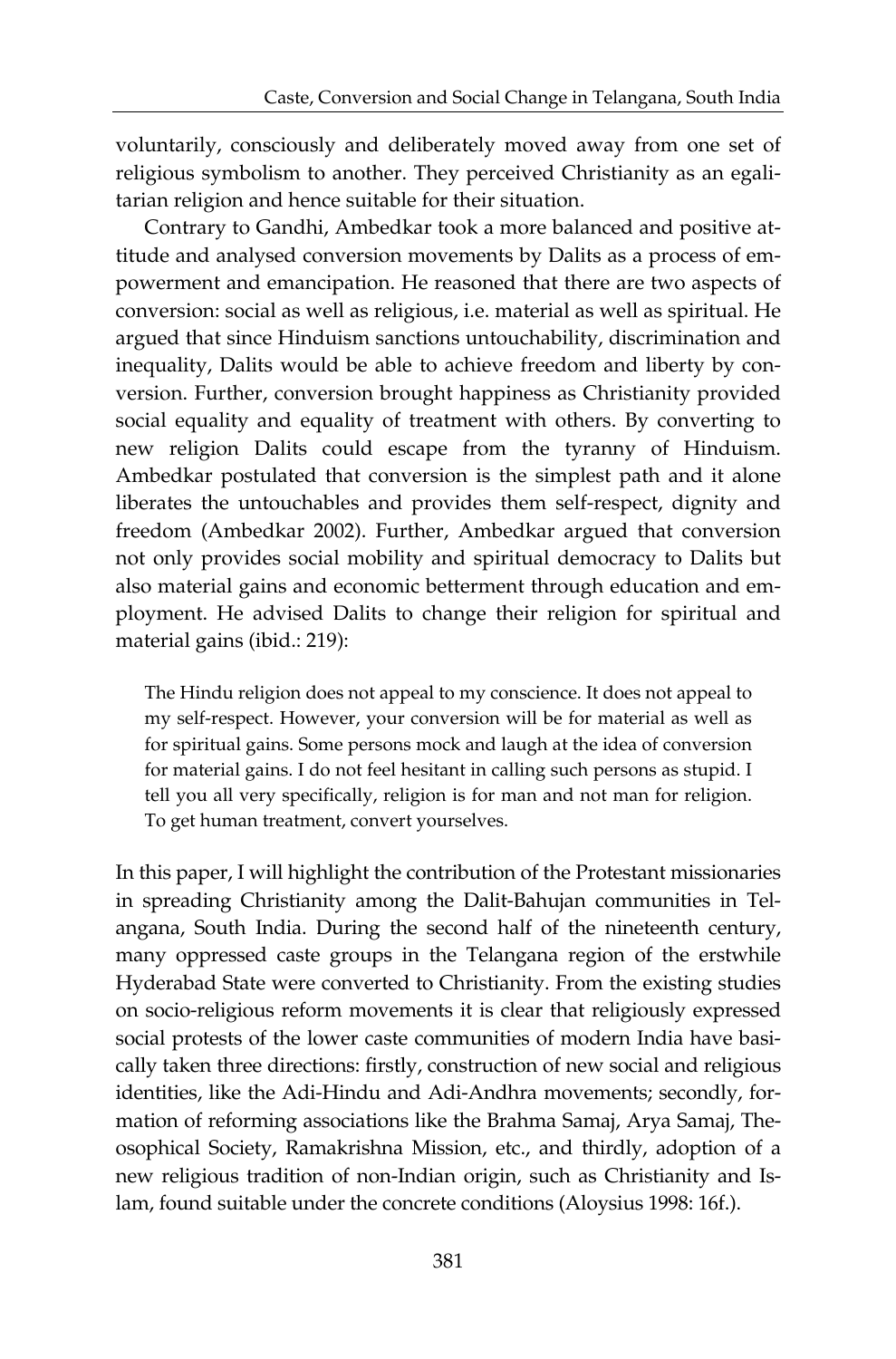The Dalit-Bahujans in the Telangana region accepted the third option and adopted conversion as a strategy to escape from caste oppression and an agency of emancipation. It is also clear from the narrative accounts of the Protestant missionaries in the Hyderabad State that mass conversions from the Dalit communities commenced during the last quarter of the nineteenth century. The "man with the brown blanket" (Lamb 1920: 6) was the target of the Christian missionaries. A Wesleyan missionary wrote (ibid.):

The slow, dull life of the peasant changes only with the changes of season, or under stress of overwhelming calamity. Its badge is the brown goat– hair blanket he carries. Inseparable from him in rain, sunshine, or in cold, the blanket of the villager is the mark of his calling […]. He is the true villager. There are millions of him. Toiling, resting, sleeping, dying; in patience, in poverty, in ignorance and in hope, he is the man on whom our eyes are fixed [… ;] the man with the brown blanket is Haidarabad.

### **Spread of Christianity**

The role of Christian missionaries in religious conversion and sociocultural change as well as the development of educational, health and self-improvement schemes in modern India has been acknowledged by many historical studies (cf. Frykenberg 2003 and 2008; Oddie 1969 and 1975; Billington Harper 2000; Webster 1992). Recent studies on the growth of Christianity in modern India focused on the interconnections between conversion movements, social reform and social change. Christian missionaries were considered to be the institution builders, since they pioneered works relating to social reform, language/literature/ philology, and the socio-economic development of weaker sections of the society (cf. Frykenberg 2003). The Protestant missionaries came to the Nizam's Dominions during the last decades of the nineteenth century. Before the Wesleyan Methodist missionaries of England came to Hyderabad, the American Baptists were already present in the southern parts of the Hyderabad State and established their headquarters in the Cantonment at Secunderabad. While the Church Mission Society was working in the eastern part, namely the Dornakal-Khammam area on the borders between the Hyderabad State and Krishna district in the Madras Presidency, the Wesleyan Methodist Church began its activities in the Hyderabad State since 1879 and Burgess founded the first Methodist Church in the city of Hyderabad (Lamb 1913; Sackett 1924). The Wesleyan Methodists decided to concentrate their work in Hyderabad city and in the districts of Warangal, Karimnagar, Medak, Nizamabad and Adilabad of the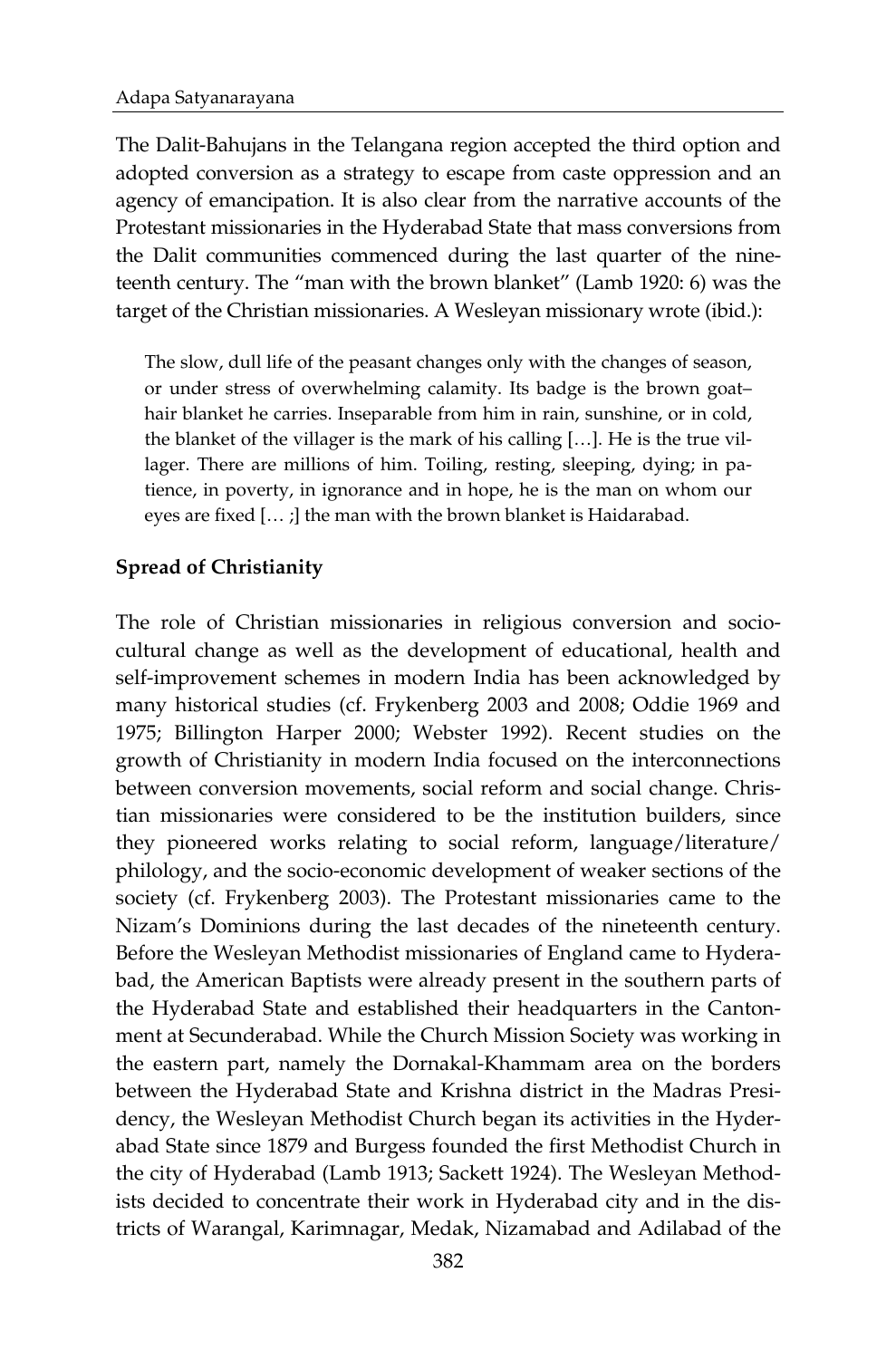Telangana region. In 1880, a Telugu congregation was formed in Chadarghat and in Secunderabad in the year 1881. Churches were built at both the places. In order to establish more stations a tour of Telangana district was undertaken by Reverends W. Burgess, B. P. Wesley and Benjamin Pratt. Consequently, a couple of mission stations were established at Karimnagar in 1883, Siddipet in 1886, and Medak in 1886. Around this time new circuits were also established at Kundi and Sangareddy (1893), Nizamabad (1900), Aler (1902), Laxettipeta (1918), Nirmal (1938) and Manchirial (1935). The first Christians were converted from among the Malas. Sir Richard Meade, the British Resident in Hyderabad, supported the missionaries and encouraged their activities in the Telangana region.

The beginnings of the Wesleyan Methodists Church go back to the last quarter of the nineteenth century (Lamb 1913: 6). In December 1878, Rev. Henry Little and William Burgess arrived in Secunderabad. And already in 1879, the first Wesleyan Methodist Church was established in the Telangana region under the leadership and guidance of Burgess and with the help of the British Resident Richard Meade and high officials of the Nizam's government. A number of caste Hindus as well as carpenters and blacksmiths were converted. By 1896, five circuits were established at Karimnagar, Siddipet, Medak, Kundi and Aleru, and a total number of 4,000 conversions were made during the first phase of the missionary work. The church in Hyderabad consisted of the converts from the Malas and the Sudras. From the available data it is clear that the total number of Christians in the Telangana region of the erstwhile Nizam's State increased from 1,656 in 1879 to 66,570 in 1921 (Census of India 1931: 54).

The spread of Christianity in the district towns and villages of the Telangana region during the last quarter of the nineteenth century was significant. The missionaries have undertaken extensive tours outside the twin cities of Hyderabad and Secunderabad and founded many churches in Karimanagar, Siddipet, Aler, Medak and Nizamabad (Lamb 1913: 8). In the initial years, they also encountered opposition from the local people. The pioneering work done by the founders of the church in the Hyderabad State like Burgess, Pratt, Wesley, etc., yielded good results. The missionaries adopted the techniques of visiting the villages and preaching in the bazars. In the rural areas, the crowds used to gather at the centre of the village and listen to the speeches of the missionaries. In a short span of time, the missionaries achieved noticeable responses from the local people. They also found favourable response from the government officials for acquiring land to build churches and bungalows. The missionaries also took an active part during natural calamities and outbreaks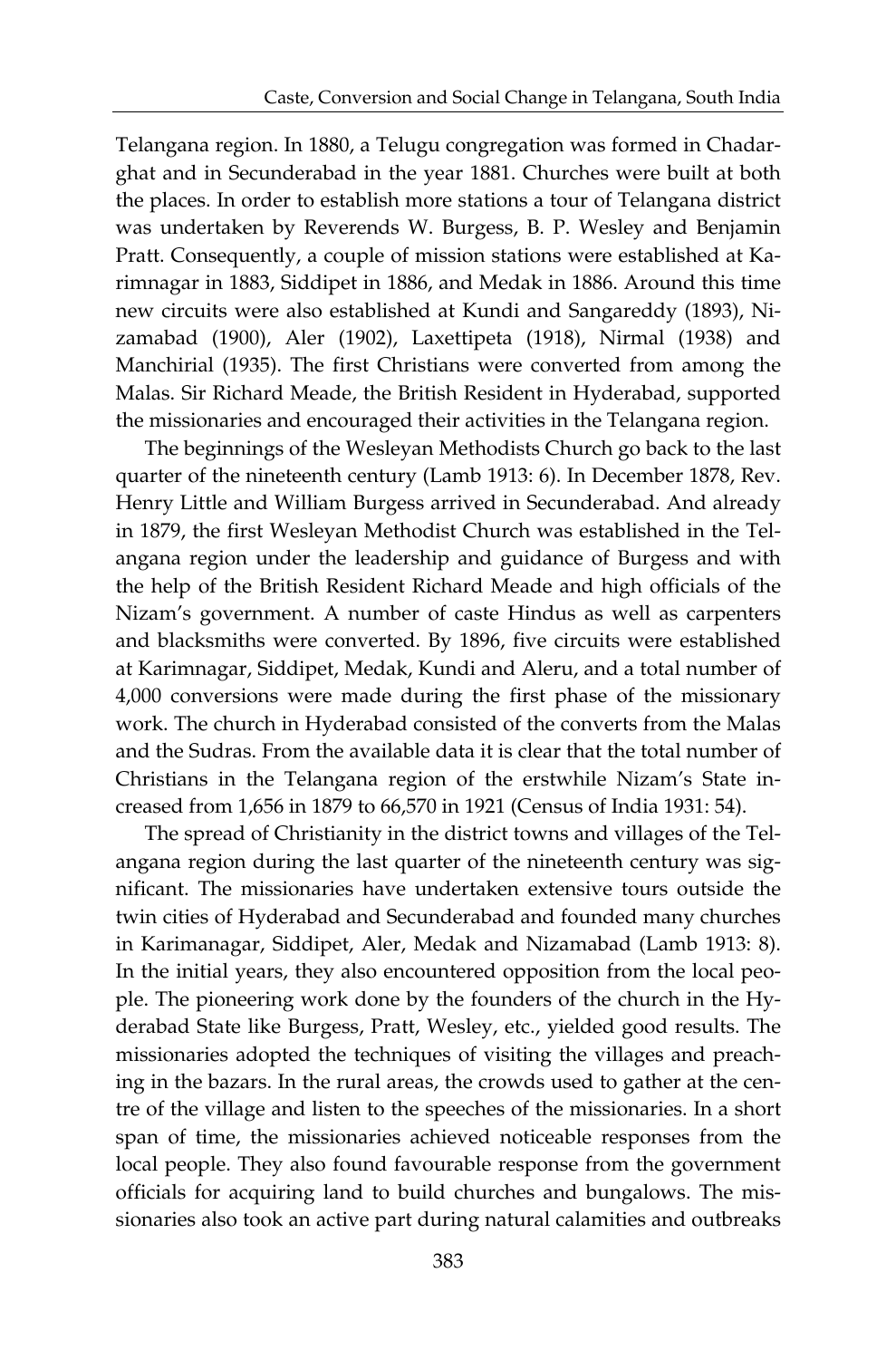of diseases like the plague and cholera (Sackett [1951]: 27) but focussed especially on establishing education institutions.

Educational activities of the Wesleyan Methodist Church in Telangana included the establishment of several schools in Hyderabad, Secunderabad and in the rural and urban areas of the districts. The example of the establishment of Chadarghat High School indicates the strategies of the missionaries to spread literacy among the converts. In 1885, it was reported that considerable inducements were offered by the government for the establishment of a high school in Chadarghat. A beginning was made in the Chadarghat Church. And Mr. Corewdson who had experiences in teaching took charge. In November 1886, Mr. Soper arrived and was specifically set apart to develop the school. Later, Ahmad Hussein, a distinguished graduate of Madras University, was appointed as headmaster. About the progress of the school he wrote (Lamb 1913: 38):

Despite the hindrances, we close the year with 88 boys and with examination results higher than have been obtained in any other schools, with a large measure of public confidence and with a solid foundation on which to build up on the future the best educational institutions in Hyderabad.

In 1887, the numbers increased to 118 and six boys were sent up for the middle school examination. In 1885, the "Theological Institutions" had two names on its roll. In 1880–81, four schools for Hindu and Muhammadan girls were founded in Secunderabad and Chadarghat and a fifth in the mission compound for Christian girls, which subsequently developed into the Girls Boarding and Normal School in Secunderabad. The Secunderabad Mission House was purchased, and in 1884 the Girls' Boarding and Normal School was erected. Miss Agnes Lee, a daughter of the first known Methodists who had come to Hyderabad, became the first lady principal. In 1929, in the village schools in Telangana, there were 4,815 pupils of whom 88 per cent were baptised Christians. Upon inquiry it was found that 51 per cent of Christian children of school-going age were being taught.

The spread of education and preaching by the missionaries became popular among the Malas, for instance in Karimnagar district. The first considerable work among the Mala people occurred in the village of Tornala, and Sigarapu Rajanna led the way. He was a man of simple faith, firm as a rock in his allegiance to his Lord, and for many years as a helper opened up hamlet after hamlet to the preaching of the Word. According to missionary accounts from 1888, there were 118 baptisms, mostly from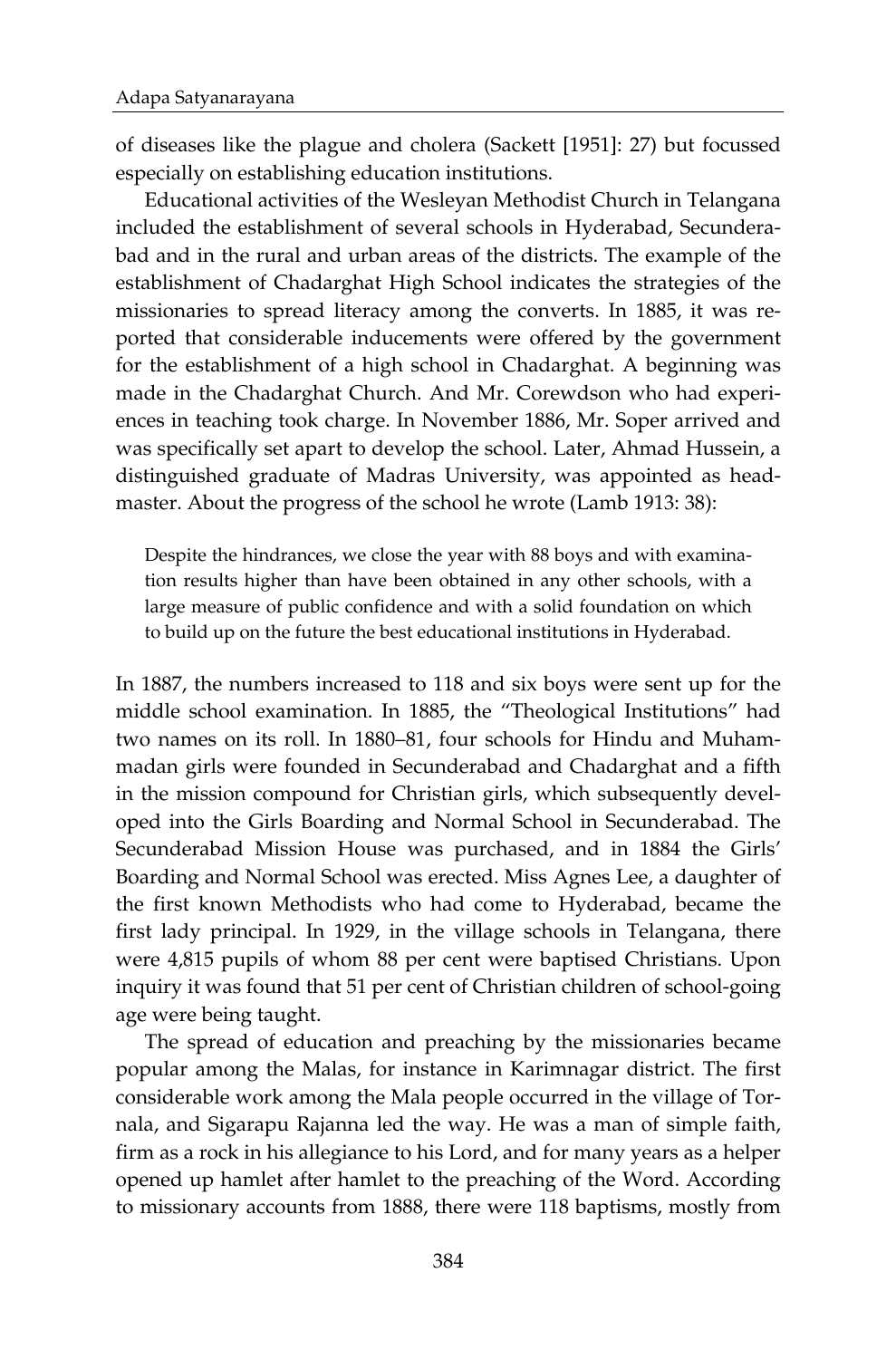the villages already occupied. Year after year the movement spread, the days of barrenness were forever ended, and in 1894, Karimnagar rejoiced over a Christian community of 1,463 spread over 32 villages. Such considerable success could not have been possible except by the cooperation of the converts themselves. In Telangana, the Mennonite Church began its work at Mahabubnagar and Gadwal (cf. Wiebe 1988). Most of the members of the Church lived in villages (about 80 per cent). The converts were mainly Madigas, but a few also came from the Mala caste. Almost all the Church members were farmers, coolies and daily wage workers. About 80 per cent of them were illiterate. Mennonite missionaries brought the teachings of Christianity into the Mahabubnagar area at the end of the nineteenth century. The number of 'farmers' could indicate that the Mennonites of the Mahbubnagar area were largely agricultural peasants. The majority of them were very poor, owning at most a few acres of relatively unproductive land. Most, like their coolie fellows, had to work at least occasionally as daily wage labourers in their own or nearby villages, and a minimum of one or two members in many 'farmer' families occasionally worked under contract in distant places as seasonal migrant labourers.

In Telangana, the Wesleyan missionaries established many schools and dispensaries, and imparted modern education, especially to the downtrodden communities. For the first time, the depressed classes and communities which had been denied opportunities of education by the traditional Hindu caste system, had gained access to modern knowledge and became literates. Apart from providing education and employment as pastors and school teachers, the Christian missionaries also introduced many economic and agrarian programmes for the empowerment of the Dalit-Bahujan communities in the Telangana countryside. Therefore, the so-called "depressed classes" have been able to overcome the bondage and enslavement imposed by Hinduism. Due to the impact of Christianity they were able to improve their economic position and social status. In spreading education through the boarding schools the Wesleyan, missionaries have provided ample opportunities to the children of the downtrodden communities, whose parents were unable to support them financially.

Thus, the missionary education benefited the first generation of Dalit organic intellectuals in the Telangana region who had played a significant role in the socio-political movements in the first half of the twentieth century. In fact, the founder of the Dalit movement in the Nizam's State, Bhagya Reddy Varma, was a product of missionary encouragement and help (Chinnaiah 2017: 142). The newly educated Dalit-Bahujan children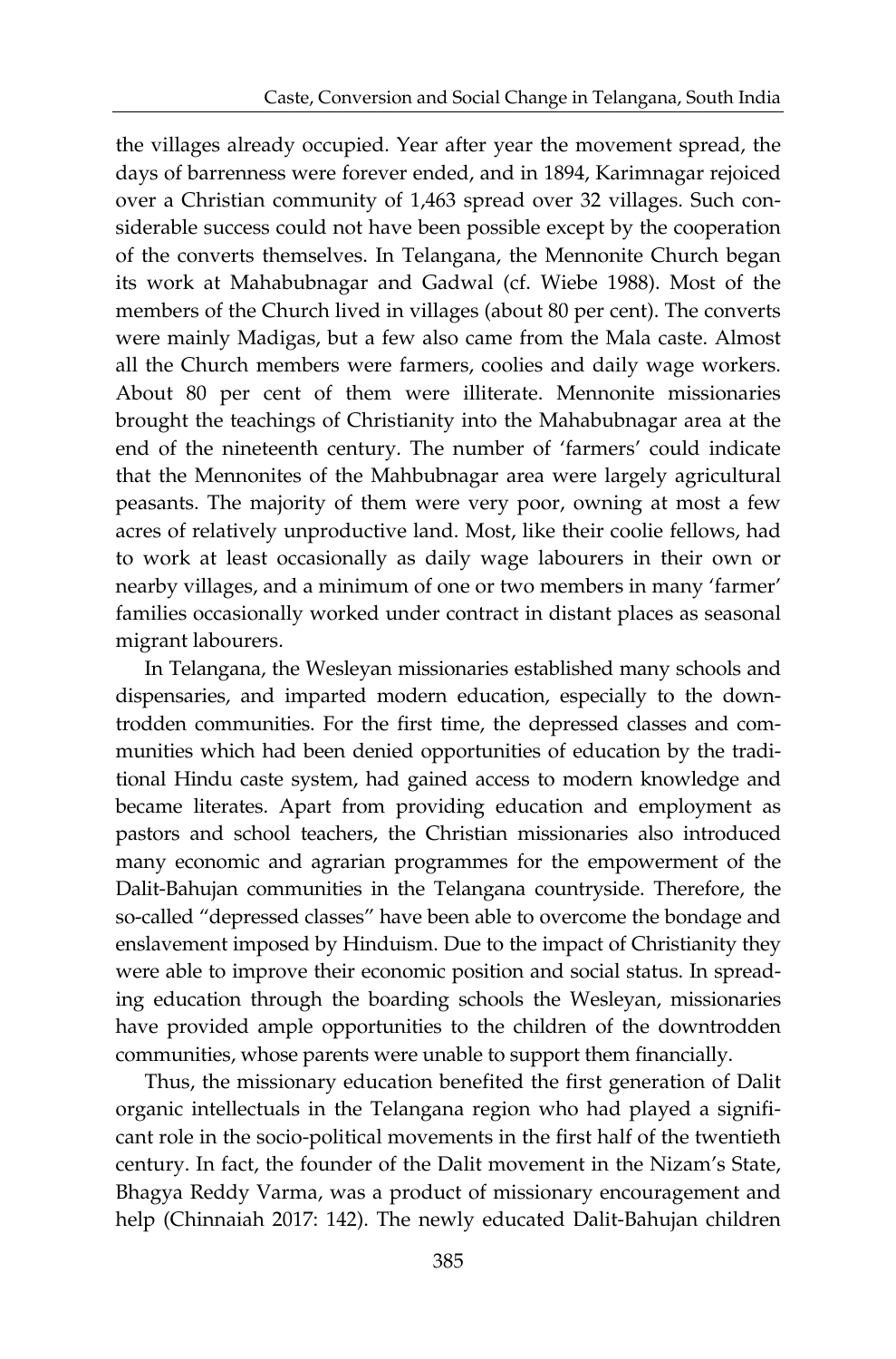found employment in the modern sectors like teaching, government service, railways, army, police, hospitals and dispensaries, and gained some sort of socio-economic mobility. Various missionaries like the Wesleyan Methodists, the Mennonites, the Church Mission Society, the American Baptists, etc., were instrumental in organising programmes of socioeconomic advancement for the benefit of lower caste women as Bible and zenana activists. The Christian missionaries imparted modern education and vocational skills and training among Dalit women as well as encouraged self-help activities, which made them self-employed and economically self-sufficient. In the Telangana region, Dalit women were educated in the mission schools, employed as school teachers and nurses, and also trained in vocational occupations like tailoring, embroidery, lace-making and so on. In the erstwhile Hyderabad State, the Wesleyan missionaries were the pioneers of women's employment and empowerment through self-help programmes and vocational education.

### **Mass Conversions of the Malas**

The Protestant missionaries were able to attract the attention of the common, lower caste people because, firstly, they used Telugu language in their religious preaching and propaganda, and secondly, the untouchable castes like the Malas were quite familiar and accustomed to wandering/travelling native spiritual preachers (*guru*s). In Telangana, the mass conversions have taken place predominantly among the untouchable Mala communities (Manikya Rao 1967). The Malas have a long tradition of anti-Brahmanical ideology and their priests were known as the Mala *Dasaries*. They were followers of *Vaisnavism* and had a long spiritual heritage. The Christian missionaries incorporated the *Vaisnava* tradition into their spiritual preaching. Thus, the role of indigenous/native preachers became a significant aspect of conversion among the Malas. In particular, the caste head known as *Peddamala* became an important instrument of linkages between the European missionaries and the local society and its impact was quite considerable. A Christian missionary remarked, "The order of elders thus instituted has the merit of being purely Indian and quite in hormone with habits of the people" (Lamb 1920: 39). The Malas of each village in Telangana have always had a headman whose office was hereditary. It was noted that whenever the headman became a Christian and his affairs were of suitable character, he was appointed a Christian elder. Gradually, the order of elders acquired the respect and authority which has always been given to the caste headman. Naturally, when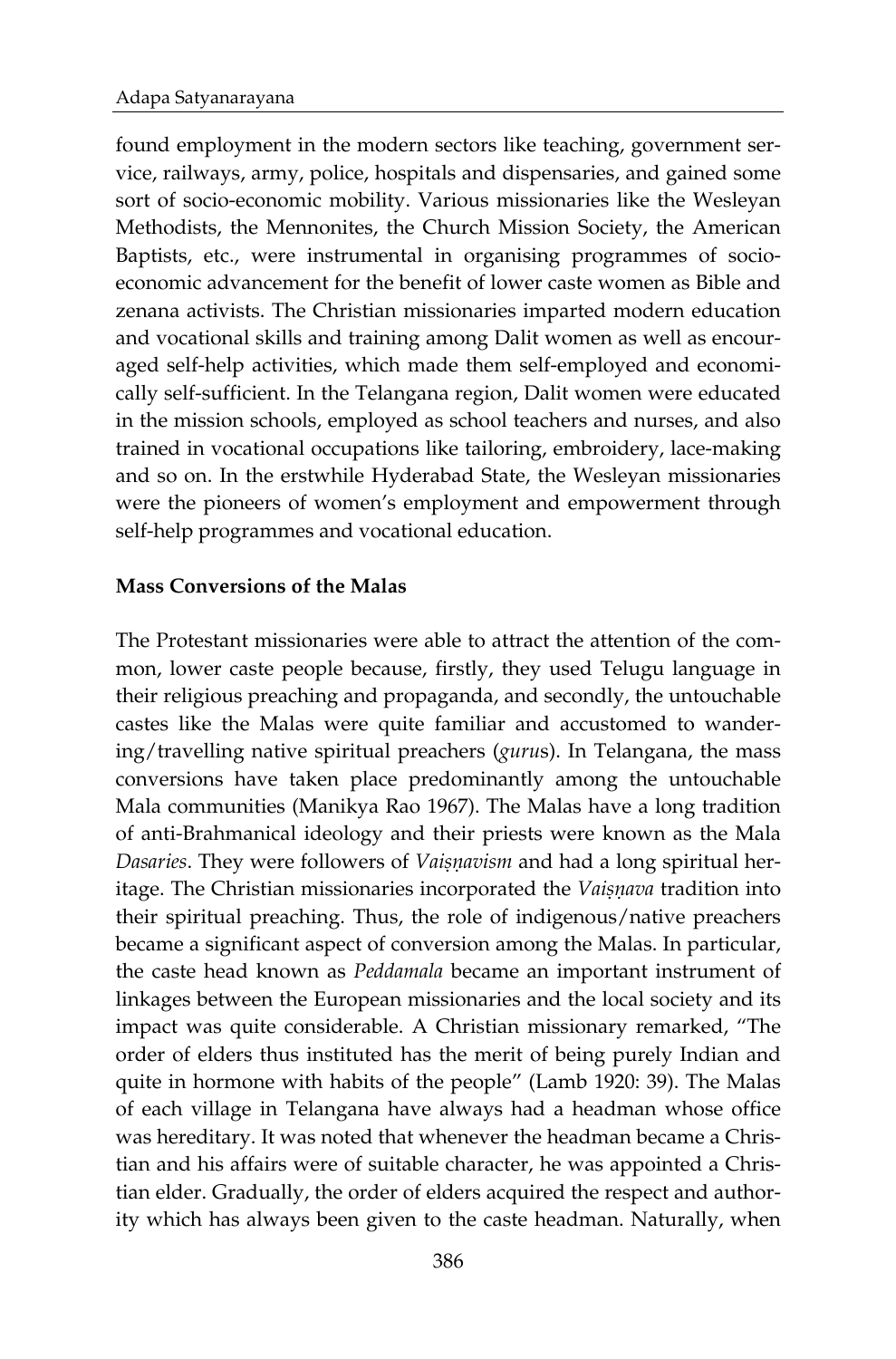such men in association with the pastor constituted a local church court its decisions were binding on the local community. Such a body of men were the back bone of Christian village work. The caste elders helped the pastor in his evangelical tours and contributed donations to the church. The spread of Christianity in Hyderabad was largely spontaneous and the place of the village evangelists was quite significant in causing mass movements in Telangana. A missionary wrote (Lamb 1920: 29):

[...] we must rightly place in the centre of our picture the village evangelist making his own appeal to the village where he lives. And those grouped round it, it is even more important that some five hundred such men in touch with each other make a collective impression over a wide area.

In the Telangana region, if the villager was a man with the "brown blanket", the Evangelist was a "man with the hymn book" (ibid.: 26). The example of Yesuratnam in propagating Christianity among the villagers is a case in point. It reveals the strategy and the tactics adopted by the preachers for converting the village people. Through the method of singing and open dialogue in the streets, the preacher attracted the attention of the people. During sickness he brought medicine to the village, and when trouble occurred he offered his help. The young evangelists became popular among the common people as they cared for their sufferings. There were instances when villages requested the government not to allow any Christian teacher in their midst. But, as the popularity of the missionaries grew, the villages welcomed them and never allowed them to leave them again. In fact, even a village headman belonging to an upper caste often visited the missionary for help.

The best example of a local preacher and his influence on the community was narrated by a missionary in Karimnagar – a young Christian preacher who was sharp, bright and modest, and his influence was felt on the local community. His talent and abilities attracted the attention of the district officials who took him into their office and trained him for two years in administration, and he became a popular pleader of the people. It was remarked that "[t]he young man has been stationed for two years in a big village, which a few years ago petitioned the Government of the Nizam not to allow any Christian teacher in their midst. Today they would tear him to pieces if he talked of leaving them. A high caste headman of the village was often seen on his veranda. He was one of those who petitioned to keep him out of the village" (Lamb 1920: 28). The native preachers were the men who won the war for Christians. It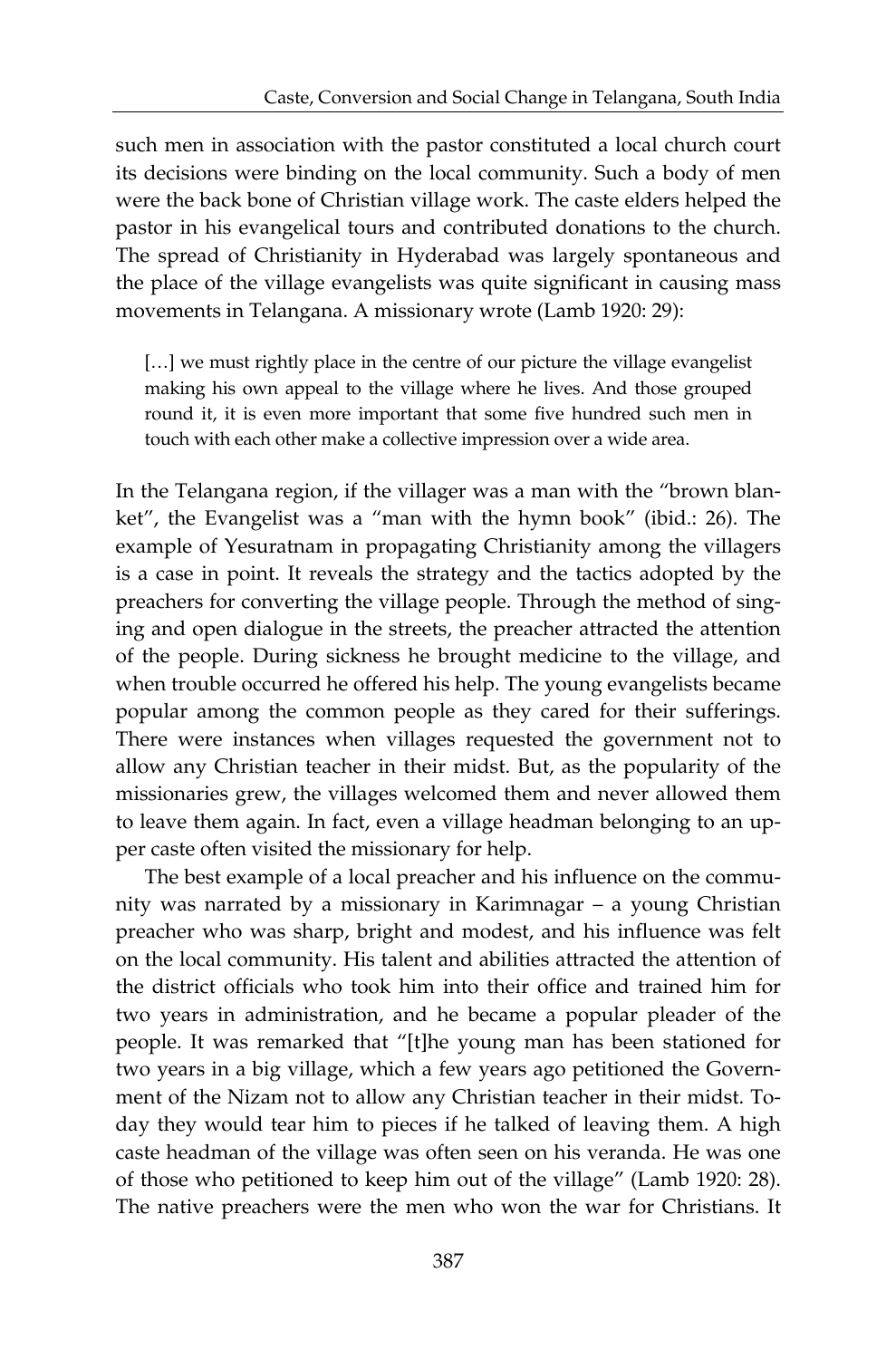resulted in converting hundreds of Telangana villages to Christianity. The picture of Yesuratnam in the villages reflects the commitment of the native preachers. Rajayogi Guru Yerraguntla Peraiah, the forerunner of the mass conversion movement in the Ongole region, and Karem Rajanna in Karimnagar district in Telangana provided the classic example of the link between the old and the new religious traditions. Regarding the contribution of a Mala elder to the spread of Christianity in Karimnagar district a missionary wrote (Lamb 1913: 29):

In 1893 Karem Rajanna was baptised, and stands for the sort of man whose conversion has meant a good deals. Rajanna was not an ignorant villager. He had been in military service and had seen the world, and it was only after lengthened and intelligent conviction that he confessed his faith in Christ. As he was the head Mala over 1,100 villages, stretching from Karimnagar to the Godavary, his influence was immense and the conversion of such a man naturally impressed those to whom his work in many matters had been the final one. These incidents show the type of some of the converts and explain the way in which the gospel message, introduced to village after village by men of local influence, won so speedily such widespread success.

#### **Harassment of Converts**

Persecution is a Tug-of-War between the old and the new; it tests the strength of the bond that holds the community together. Some strands of the rope snap for good, others are retired, others again are not broken at all, but during the tussle it seems as if all must go. (Lamb 1920: 22)

Indeed, as this quotation indicates, the missionaries also witnessed violent opposition and physical attacks by the local people on certain occasions. In every circuit, the accession due to famine work provoked an outburst of hatred. In Medak a Mohammedan priest and in Siddipet the Devil [low caste/Hindu] Priest were storm raisers. In Ramayampet and Aler, social customs were made the occasion of violence. "But the tornedo [tornado] swept over without destroying the tree of the Lord's planting, their roots held" (ibid.). An instance was narrated by a missionary of the encounter in a village in Karimnagar district. Here, a native preacher, called Mangaiah, while touring the villages was subjected to physical attack during the Dassera festival (Lamb 1913: 18):

A number of local people seized him, and after giving him a severe beating, with the utmost barbarity they stacked his hands down to the ground,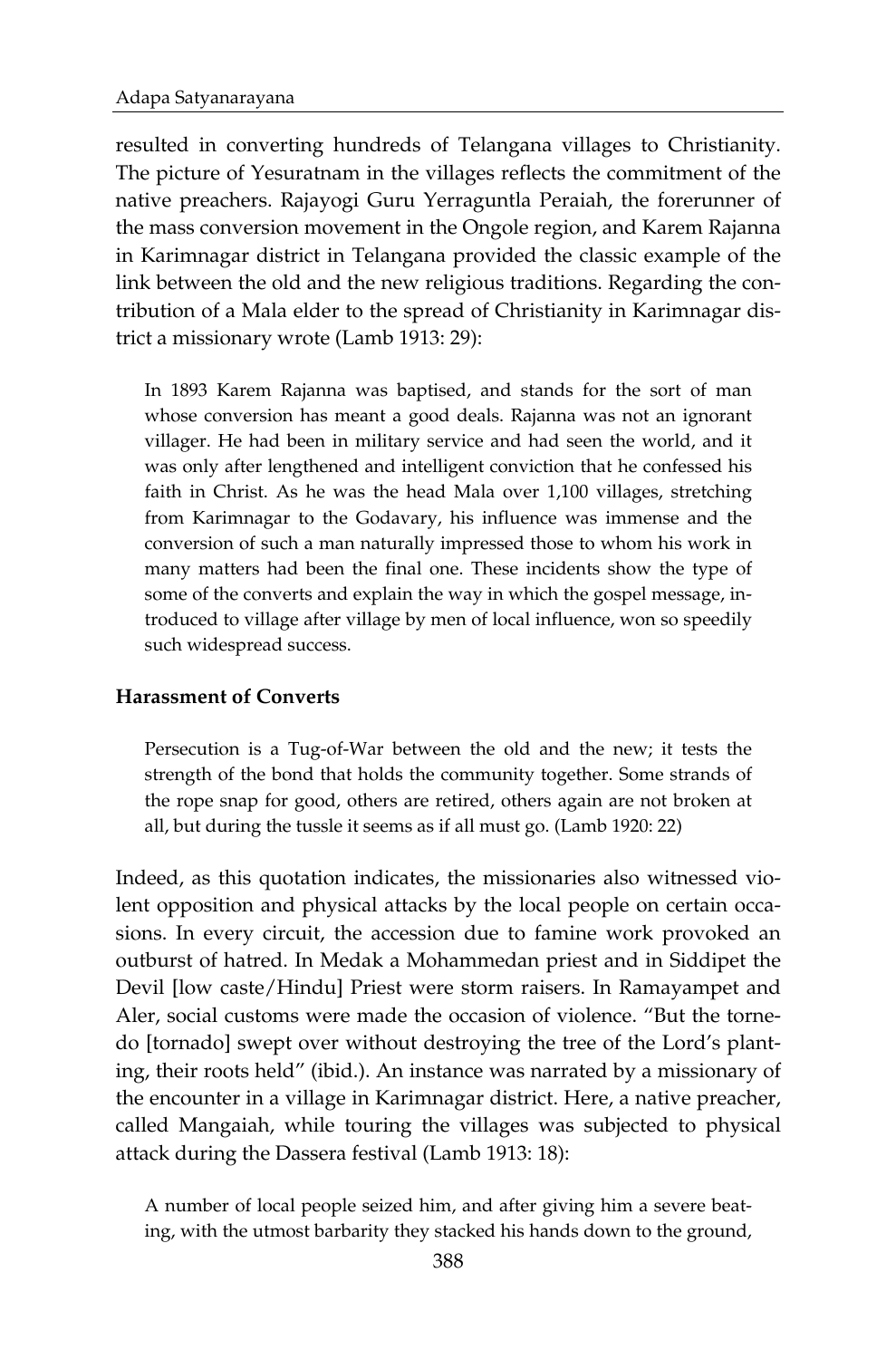in such a manner that he could neither sit nor lie, and was obliged to spend the night on his knees in great pain. Morning brought relief and he was set at liberty, but it was many days past he recovered from the effects of the ill treatment to which he had been subjected.

In another village, the same man had a dagger drawn on him by a Rohilla. The colporteur had ventured to show this man a Hindustani gospel and was very much terrified when the Rohilla unsheathed his dagger and threatened to kill the "Christian dog". But some local people interfered and the Christian preacher made his escape. A missionary remarked, "Joseph Mangiah is dead now, but his children ought to be proud of their father's part in establishing Christ's kingdom in Karimnagar" (ibid.).

During the last decade of the nineteenth century persecution of a virulent type was common. Converts were formally excommunicated in full caste council, firewood and water were refused. The daughters forbid mothers in the house and brothers rose against brothers because they had entered the new way by converting to Christianity. This refers for instance to the son of a village Patel (headman) in the district of Siddipet: The boy was met by a missionary in a village rest house. The boy was bright and earnest and frequently visited the missionary and decided to change his religion. This brought down up on him a storm of persecution. His enemies were his neighbours and his own family members. He was beaten, starved, reviled and eased out, but still he held to his determination to seek baptism. The crusade having failed, he was submitted to cruel treatment by the parents and he was then sent away from them. Such instances of persecution of converts were widespread.

Writing about the obstacles for conversion in the urban areas, a missionary wrote (Sackett [1931]: 50):

[Hyderabad] was a terrible place in those days. It was full of Rohilla and Sikh followers of the Nizam's army. Every man carried arms of some kind or another. Brawls, assaults and daylight robberies, were daily occurrences; and, even for peaceable Indians like Sadhuvu, life was never safe within the walls. On one occasion, while going "to see the tamasha" [(a theatre play)] [the missionary] was attacked at the city gate, near Afzul Ganj, was searched, robbed and badly mauled. It might have been much worse for they found he was a Christian had not Pratt and Campbell [(other missionaries)] heard of his danger and rushed to his rescue. And yet these redoubtable men of God never flinched from their task.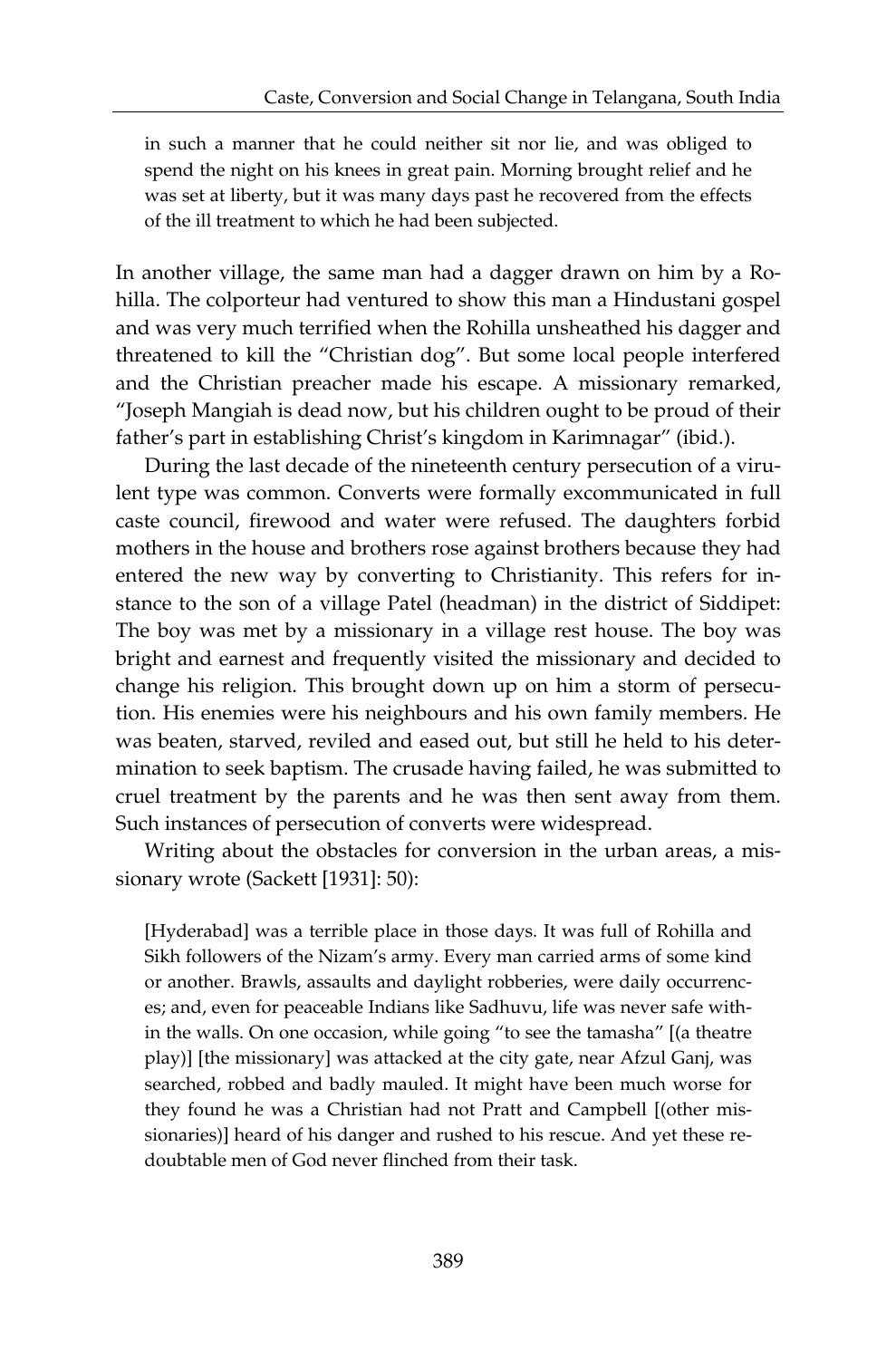The missionaries who were in Hyderabad had for a long time one of their central meeting places in the square near the Residency clock-tower, but the city remained closed to evangelistic work.

But outside Hyderabad, especially in the villages, missionary activities and their modern education contributed to the growth of a new awakening and self-respect among the Dalit Christians, which in turn shaped them as a distinct entity different from the caste-Hindu 'other'. The intellectual make-up of the first generation of Dalit Christian preachers and intellectuals had been immensely influenced by Christian missionary thought and endeavours. Due to the religious and educational activities of the missionaries, the converts of the Mala untouchable community and other lower castes were able to acquire new knowledge and consciousness and change their livelihood conditions. Consequently, the spiritual and material life of these poor depressed communities had undergone a noticeable transformation, transmuting them into a distinct community separated from the caste Hindus in terms of their religious identity. The distinctness of the Dalit Christian community in modern Andhra was amply manifested in the formation of native preachers, catechists, pastors, teachers, Bible women and the zenana workers. It was these mediators between the religious order and the local society, i.e. Christian religion and Hinduism, who were instrumental in facilitating the formation of the distinct community with a common religious belief and world view. The missionaries have cared a lot for training, and education of native assistants. Thus, Christianity truly became the religion of emancipation for the poor in rural Telangana. For the lower caste persons, the Christian missionary appeared to be a saviour because in times of distress and necessity he was present to help them. Besides education, the missionaries also provided impartial relief to the worst effected lower caste population during the famines, epidemics and other disasters. During the late nineteenth century when the famines spread in the Telangana districts of Medak, Karimnagar and Nizamabad, for instance, Posnett had taken up welfare and employment activities and saved many poor people. At times the individual missionaries became targets of attack and even poisoning by the upper caste for their help and encouragement to the downtrodden communities.

#### **Women Missionaries**

Between the years 1896 and 1912, 32 European Women workers were sent to Hyderabad by the Women's Auxiliary. Out of these, 14 were gen-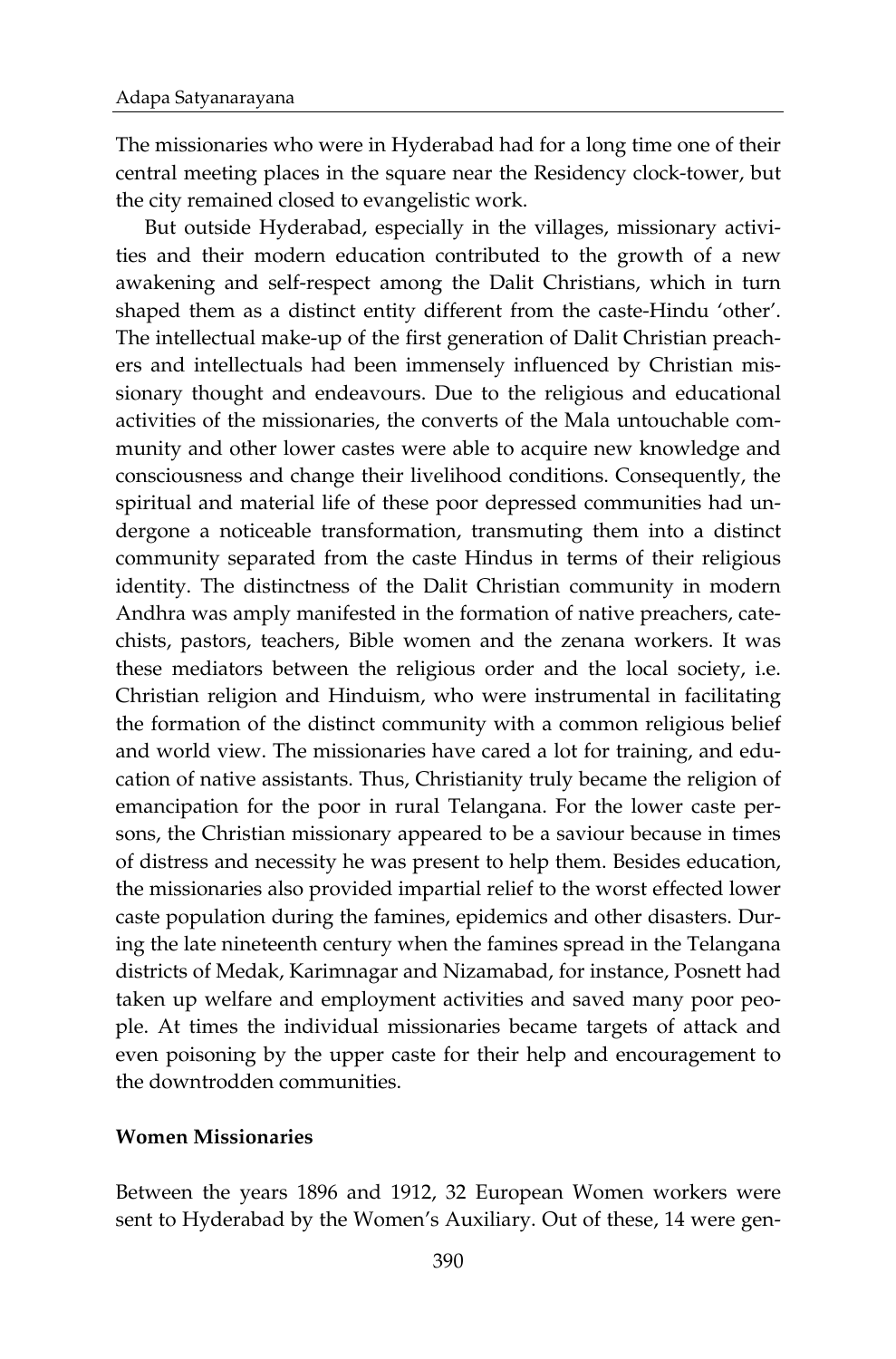eral medical workers, 11 did medical work in schools and six in the zenanas (Lamb 1920: 30f.). The European women missionaries toured the villages and distributed medicine to the sick people. During cholera, the women missionaries did great service to the common people. They contributed to a great change in the villages. In the Yellareddy area of Karimnagar district, the medical work was quite effective. They ventured into the dangerous terrain and worked among the native people. In those days, robbery and murders were quite common in the country side.

When a woman missionary wanted to visit the remote villages the local officials advised her not to do so. However, an English official, even though he had warned her and said that it was unsafe and risky, yet provided protection to her. The local people were hostile and they called her "the little white devil". Whenever she appeared the children playing in the streets were hurriedly snatched up and dragged indoors. Arabs armed with guns and knives squatted on the rocks round her house and scowled every time she came out. Fear and hatred seemed everywhere. But in less than a year the medicine bottle had won its way and her ministry of mercy and healing had so changed the host of the enemy that she was called "the little white angel". She became popular among the local people and earned their respect. Thus, the traveling dispensaries and the visits of women medical workers to villages during the market days became a popular method of spreading the word of God.

In the course of touring villages and carrying out the work, European women missionaries faced many problems, were sometimes molested and risked their lives. They also had to confront many challenges in connection with their work in the villages. It was observed that generally, even a habitual criminal would not molest a European lady, but no one was safe against the caprice of men under the influence of drinks or drugs. A missionary reported (Lamb 1913: 106):

One of our ladies with her attendants passed a night in the open in the custody of a village policeman who was too stupidly drunk to know the blunder he had made; another was decoyed into a house to treat a woman and found to her dismay that the patient was a man shamming illness; yet another was compelled by the Inspector-General of Police to have two armed policemen always on guard at her lonely dwelling, or he would not guarantee her safety; a fourth lives alone, the only Englishwoman in a purely native town. These things are never spoken of, but lives lived in such an atmosphere of sub-conscious strain are instinct with a quiet heroism that puts us men to shame and makes us realise something of the cost at which women's work is done.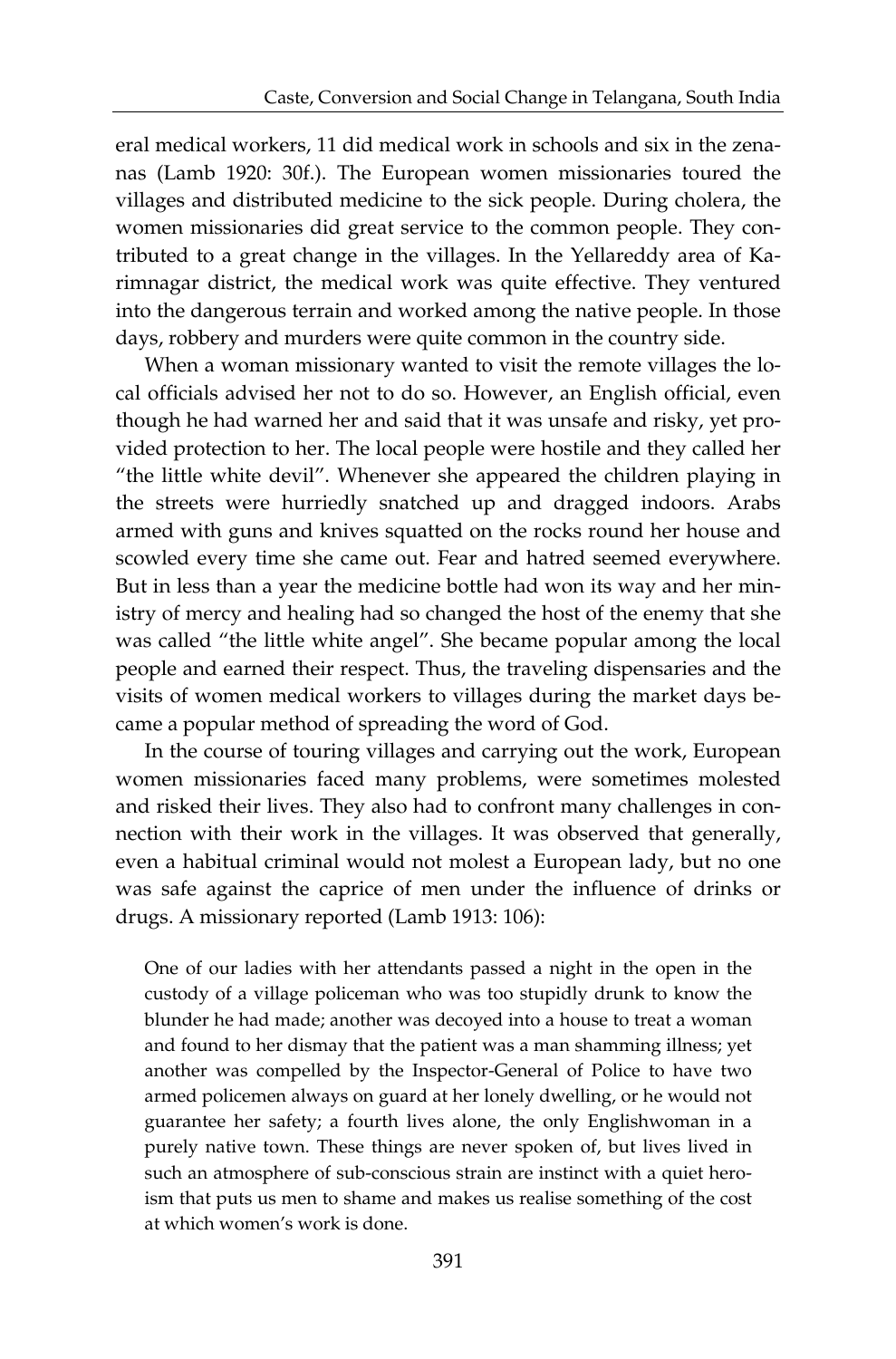Another missionary wrote (Lamb 1920: 32f.):

In a land where women of repute are secluded, the spectacle of English ladies passing to and fro through road less jungle, braving the hot sun and monsoon delouses, causes unceasing wonder to treat the high and the rich for handsome fees would seem natural, but to minister to the despised and out caste for nothing is a new thing under the sun.

The hospital work by the women missionaries became quite popular among the people. The missionary reports indicated that there were a number of women teachers and wives of missionaries who having some sort of first aid and nursing training became popular among the villagers in the Karimnagar and Medak districts. As Jesus Christ said, "cleanse the lepers", the missionaries, in particular Dr. Kerr, started a Lepers Home at Dichpalli, in Nizamabad District (Monahan 1948: 12). It was the leading hospital for the lepers in the Nizam's Dominions. Local rich people like Narsa Goud and the Nizam's government extended financial and material support for building the hospital. The British Resident and the Prime Minister, Salar Jung III, appreciated the work of medical care and public health by the missionaries. The Prime Minister promised that in this work, "I must share. Tell me what I can do for you" (Monahan 1938: 15). With his financial support, the Salar Jung Hostel for boys and girls was constructed. The native press gave advertisement for the work done by the missionaries. It was reported that on the occasion of the fund raising at Secunderabad for the Dichpalli Leper Home 21,895 Rupees were collected. The Nizam's government not only extended financial support to the missionaries but also made them their partners in the government health policy.

## **Conclusion**

Struggles against caste discrimination and efforts to eradicate untouchability have become an important part of missionary ideology and activities. It was mainly due to the endeavours of Christianity that the lower castes got the benefits of modern education. Given the close-nit kith and kin networks, the native spiritual leaders were the key factor in the formation of a sense of belonging and group identity and solidarity. The spread of Christianity brought about noticeable change among the Dalit communities in the villages of Telangana. The native men and women were also instrumental in the socialisation of the Christian community as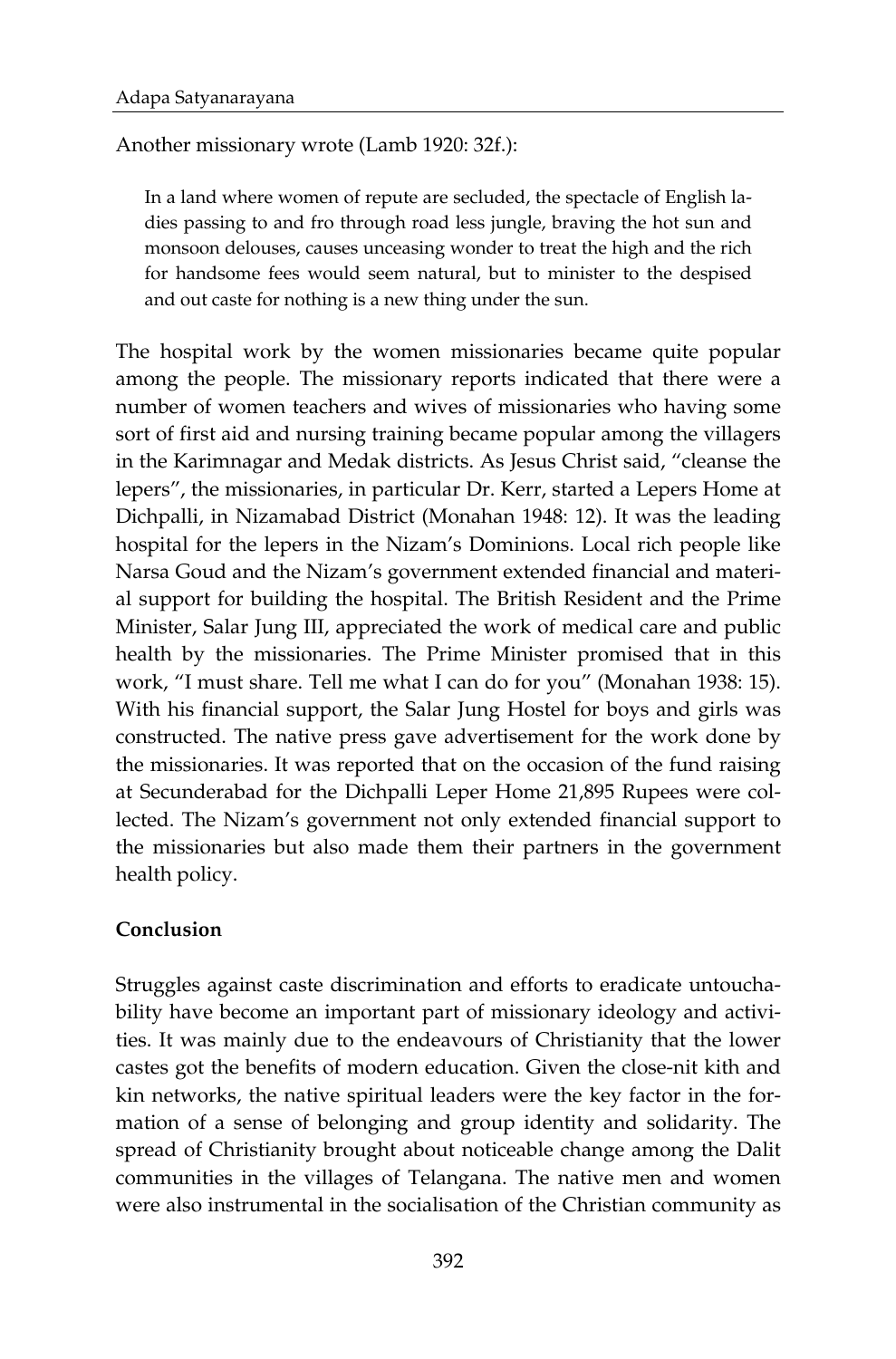a coherent group and in imparting solidarity and identity. In the reports of the missions, one notices the significant role played by them not only in spreading the word of God but also in the creation of a Christian community by conversions of kith and kin groups. The narratives of the missionaries provide insights into the process of conversion at the local level. The missionaries participated in local festivals and ceremonies, countered the superstitions and persuaded the people to change their ritual practices. They often maintained that the sacrifices to the local gods, the demon worship, propitiation of evil spirits and sacrifices were irrational. Conversions by the lower castes resulted in the emergence of a new social order and a community with distinctive identities. The most remarkable and significant aspects of the conversion of the Malas were self-respect, confidence, dignity and justice. The converts, especially the women who were educated, found employment as medical workers, school teachers, bible women, etc., and were empowered by the church. The Dalit Christians in Telangana, in spite of a certain heterogeneity, could acquire the status of a distinct community. Thus, their adversaries, the caste-Hindus, called them *peddintollu*, beef eaters and *kirastanapollu*, followers of Jesus Christ, and referred to their religion as *peddintollamatam*, the religion of beef eaters.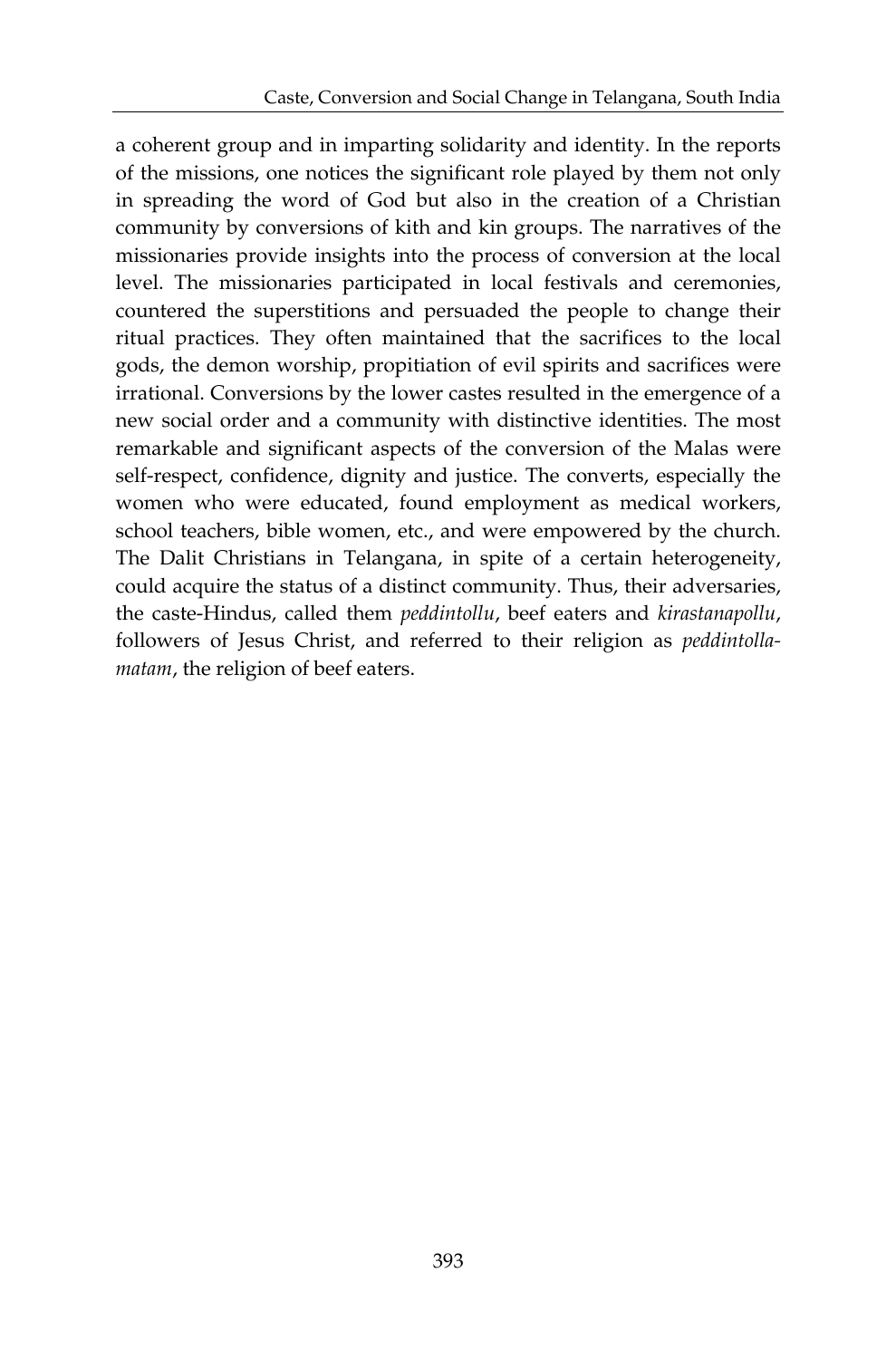## **References**

- Aloysius, G. 1998. *Religion as Emancipatory Identity. A Buddhist Movement Among the Tamils under Colonialism.* New Delhi: New Age International Publishers.
- Ambedkar, Bhimrao Ramji 2002 [1936]. "The Path to Freedom", in: Lella Karunyakara (ed.): *Modernisation of Buddhism. Contributions of Ambedkar and Dalai Lama-XIV*. New Delhi: Gyan Publishing House, 215–220.
- Billington Harper, Susan 2000. *In the Shadow of the Mahatma: Bishop V. S. Azariah and the Travails of Christianity in British India.* Grand Rapids, MI: William B Eerdmans Publishing.
- Brown, C[harles]. P[hilip]. 2009. *Verses of Vemana.* Alexandria, VA: Library of Alexandria.
- Chinnaiah, Jangam 2017. *Dalits and the Making of Modern India*. New Delhi: Oxford University Press.
- Frykenberg, Robert Eric (ed.) 2003. *Christians and Missionaries in India: Cross-Cultural Communication Since 1500; with Special Reference to Caste, Conversion, and Colonialism*. (Studies in the History of Christian Mission.) Grand Rapids, MI: William B Eerdmans Publishing.
- Frykenberg, Robert Eric 2008. *Christianity in India: From Beginnings to the Present.* (Oxford History of the Christian Church.) Oxford et al.: Oxford University Press.
- Census of India 1931. *Census Report of the H.E.H. the Nizam's Dominions*. Hyderabad: Government Central Press.
- Gandhi, Mahatma 1976 [1937]. "A Christian Letter", in: *The Collected Works of Mahatma Gandhi*, Vol. 64. New Delhi: Publ. Division, Ministry of Information and Broadcasting, Government of India (*Harijan*, November 3 – March 14, 1937), 325–327.
- Gandhi, Mahatma 1976 [1925]. "For Christian Indians", in: *The Collected Works of Mahatma Gandhi*, Vol. 28. New Delhi: Publ. Division, Ministry of Information and Broadcasting, Government of India (*Young India*, August 8, 1925), 91–93.
- Gandhi, Mahatma 1976 [1920]. "The Inwardness of Non-Co-Operation", in: *The Collected Works of Mahatma Gandhi*, Vol. 18. New Delhi: Publ. Division, Ministry of Information and Broadcasting, Government of India. (Young India: September 8, 1920), 235–236.